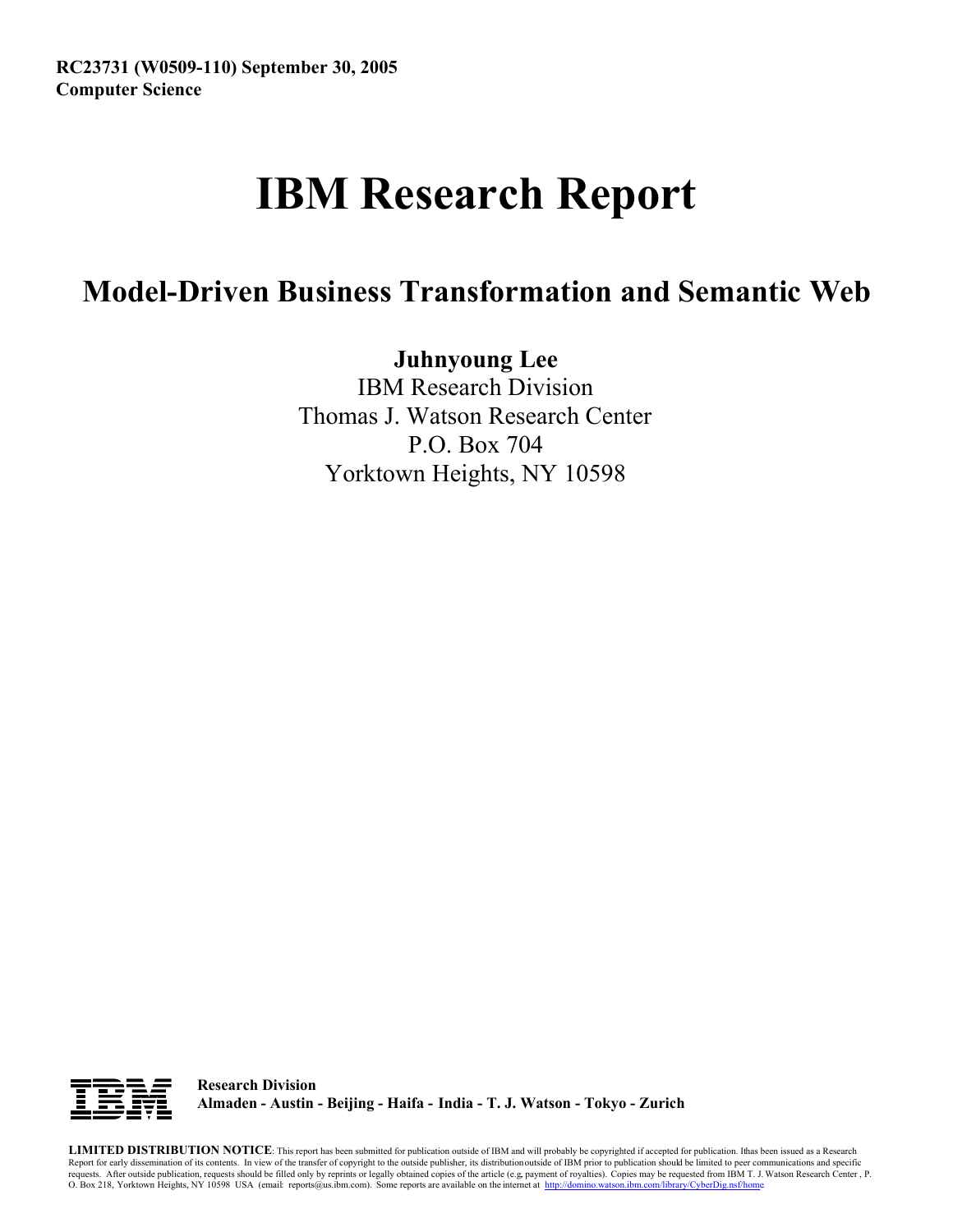## **Model-Driven Business Transformation and Semantic Web**

Juhnyoung Lee

IBM T. J. Watson Research Center Hawthorne, New York 10532 jyl@us.ibm.com

The backbone of the World economy has shifted from agriculture to manufacturing to information. It is now entering a new phase known as an innovation-based economy [1, 4] where value will be created in *services* we provide with information to improve business, government, education, and people's daily workspace. Accordingly, the focus of computing and IT is shifting to the application of technologies to help enterprises, governments, and other organizations improve and transform their current practices. To facilitate the business transformation process, the service-led economy requires the development of new business methods and the technology supporting those methods. Industry and academia, to cope with this paradigm shift in the role of technology, forms a new discipline called *service sciences* [2] by converging ongoing work in related fields of computer science, industrial engineering, operations research, management sciences, and social and legal sciences. Services science would merge technology with an understanding of business processes and organization. It would transform business by recognizing an organization's pain points and apply technologies to correct them.

Among the emerging methods and the supporting technology for business transformation in the service-led economy is the *model-driven business transformation*, which utilizes a multi-layer model approach to linking business and IT semantics [3]. The upper layers of the model represent business semantics in the terms familiar to business executives, business managers and analysts such as business processes, activities, key performance indicators, operational metrics, value drives, and governance. The lower layers of the model represent IT architecture comprising a wide range of services implemented in IT infrastructure such as service-oriented architecture. The vision of this multi-layer model is to enable IT solutions to accurately reflect and be driven by business intent. Figure 1 illustrates the multi-layer model approach to business transformation.

The key to this multi-layer model is that the layers are linked in meaningful ways, so changes in one layer can ripple through other layers. The representation and enforcement of the semantics of the different layers and also of the connections between the layers is essential to the model-driven approach and also is an application area of the semantic Web technology. This model-driven approach provides a convergence of the business and IT models using a multi-layer model, which tightly couples the business and IT models. In many ways, this vision is not new. Technologists have been working towards generalized business process integration and automation for many years. However, this approach is different from the traditional technology-oriented business integration, because it provides a top-down business perspective which enforces a business-orientation of business transformation.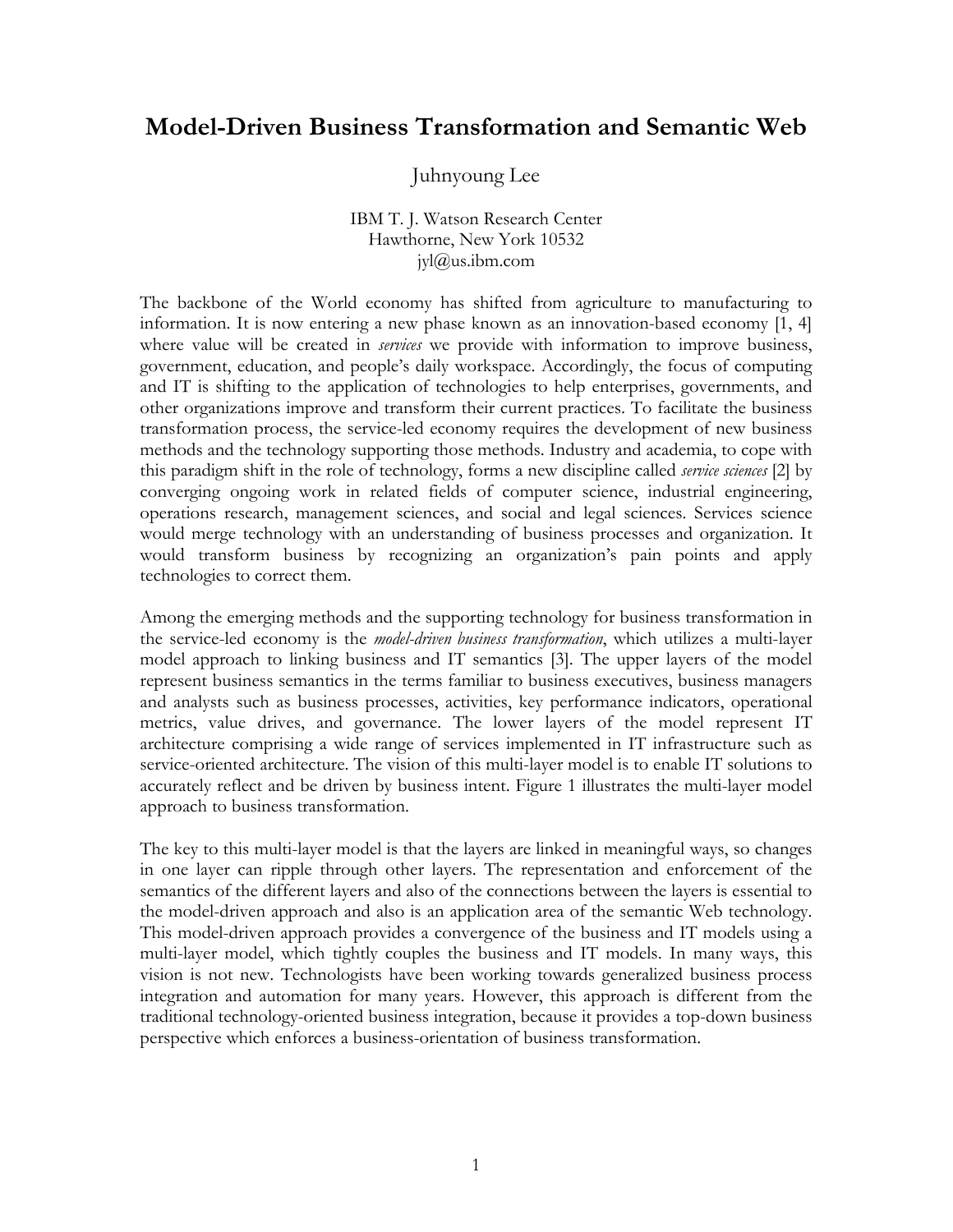

**Figure 1 Model-driven business transformation**

Once equipped with end-to-end tools for the model design, connection and transformation, this approach has the potential to reduce the time-to-value of business solution implementation. It would replace the manual creation of unstructured business documents and informal business models with a guided transformation of a structured multi-layer model. The IT solutions generated by this approach would accurately and precisely reflect the original business semantics and are directly deployable and executable in a service-oriented architecture. This model-driven business transformation approach is a significant step towards closing the infamous "business-IT gap" achieving maintainable alignment between business design and IT solutions.

Recent trends in componentization and modeling of IT and business would boost this model-driven approach as a prominent methodology for the service-led economy. In recent years, enterprises componentize into discrete services to achieve operational efficiency, flexibility, and to sharpen their focus. Also, the consulting industry increasingly utilizes sophisticated modeling techniques to understand and transform businesses. In the IT domain, software modeling technologies and methodologies such as the Object Management Group's *Universal Modeling Language* [6] and *Model-Driven Architecture* [5] are widely adopted and studied in both industry and academia. In addition, W3C's *Web services* [10] and related technologies accelerate the shift towards *Service-Oriented Architectures* [11] which fit the modeldriven business transformation approach. The trends in componentization and modeling of business and software effectively converge to provide new layers of business understanding and responsiveness.

Traditionally, a model has been used to represent things in various contexts including studies of physics, mathematics, statistics, economics, geology, psychology, computer science, to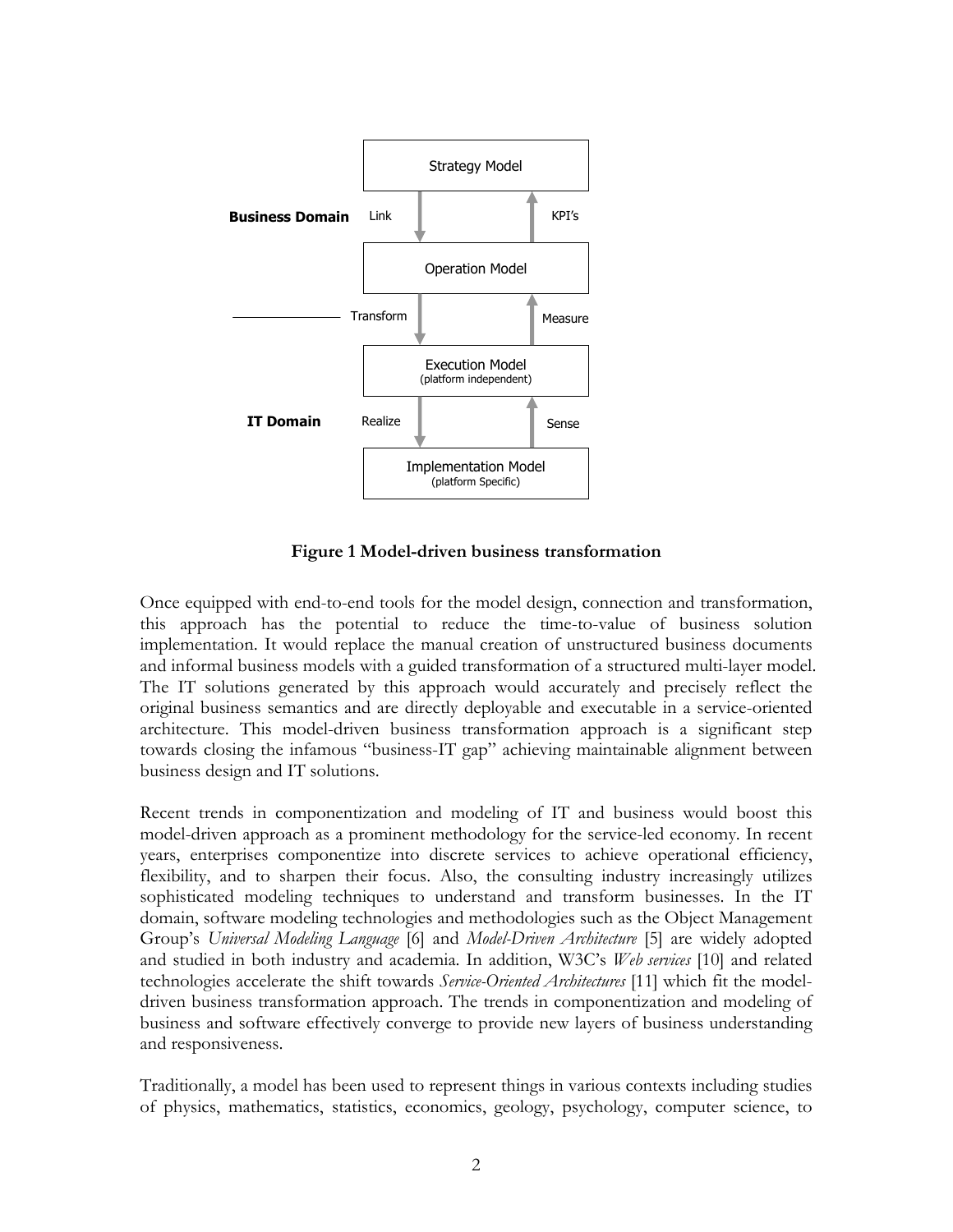name a few. A model often dominates the understanding and solution to the given problem in the domain. Additionally, the language used to specify a model often impacts on (either assists or limits) the thinking process with the model. The most important component of the model-driven business transformation approach is the model, i.e., the representation of the semantics of business and IT resources. With the multiple layers in the model, another key component is the representation of the meaning of the links across different layers. It is crucial to this model-driven approach how we represent in a language and enforce the semantics of the layers and also of their links.

W3C's *Semantic Web* [8], which intends to create a universal medium for information exchange by giving semantics, in a manner understandable by machines, to the content of resources, provides an appropriate option to address this modeling requirement of the model-driven approach. The Semantic Web is comprised of the standards and tools of markup languages including OWL [9] and RDF [7]. These XML-based languages would be used to specify ontological representation of models including the business and IT models and their connections. An *ontology* or a *semantic model* is similar to a dictionary, taxonomy or glossary, but with structure and formalism that enables computers to process its content. It consists of a set of concepts, axioms, and relationships, and represents an area of knowledge. Unlike taxonomy or glossary, a semantic model allows modeling arbitrary relationships among concepts, representing logical properties and semantics of the relationships (e.g., symmetricity, transitivity and inverse), and logically reasoning and querying about the relationships.

The semantic markup languages would be used to specify the convergence of business and IT models, and more importantly, their metamodels. The ontological representation of the metamodel of a constituent model enables reasoning about the instance model, which enables a dependency analysis to deduce unknown or implied relationships among entities within the instance model. The analysis would be extended across multiple layers of models. The semantic model-based dependency analysis would reveal which entity has an impact on which entities (e.g., business components and processes, performance indicators, IT systems, software classes and objects, etc.) of the multiple layers of the model. This semantic modelbased analysis would be applied to a model that provides an introspective view of the business within an enterprise. Also, it would be applied to a value network which yields an extrospective view of businesses in an ecosystem.

In addition to its use in the model-driven business transformation, the semantic model approach is also useful in business information and process integration. Suppose a business solution requires integrating a number of data sources (or application interfaces for process integration) which provide different but overlapping conceptual models. An approach to integrating them would be using a global semantic model which essentially maps the data sources based on their meaning. The data sources are defined as views into this global model, although there is no guarantee of completeness. A query to the data sources would be expressed in the global semantic model. The result set for the query would be constructed by finding all conjunctive queries over the views that are contained in the top-layer query. A semantic model-based approach to process integration would require a similar set of steps over a set of overlapping application interfaces.